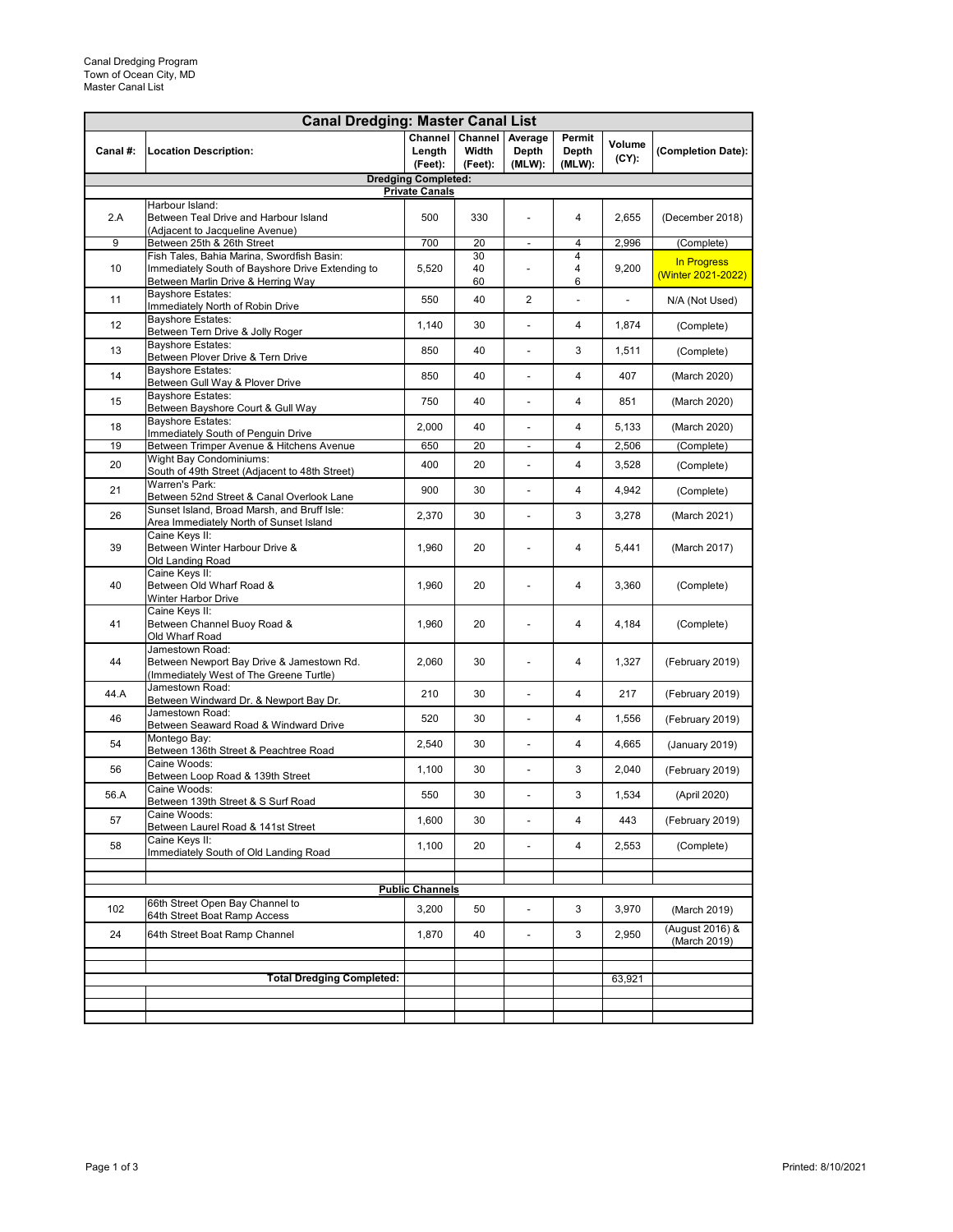| <b>Canal Dredging: Master Canal List</b>                                                                                                                                                                                                                                                                                                                                                                                                                                                                                                              |                                                                                                         |                                                            |                             |                            |                           |                          |                                  |  |  |
|-------------------------------------------------------------------------------------------------------------------------------------------------------------------------------------------------------------------------------------------------------------------------------------------------------------------------------------------------------------------------------------------------------------------------------------------------------------------------------------------------------------------------------------------------------|---------------------------------------------------------------------------------------------------------|------------------------------------------------------------|-----------------------------|----------------------------|---------------------------|--------------------------|----------------------------------|--|--|
| Canal #:                                                                                                                                                                                                                                                                                                                                                                                                                                                                                                                                              | <b>Location Description:</b>                                                                            | Channel<br>Length<br>(Feet):<br>*Survey / Dredging Needed: | Channel<br>Width<br>(Feet): | Average<br>Depth<br>(MLW): | Permit<br>Depth<br>(MLW): | Volume<br>$(CY)$ :       | (Completion Date):               |  |  |
|                                                                                                                                                                                                                                                                                                                                                                                                                                                                                                                                                       |                                                                                                         | <b>Private Canals</b>                                      |                             |                            |                           |                          |                                  |  |  |
|                                                                                                                                                                                                                                                                                                                                                                                                                                                                                                                                                       | Harbour Island:                                                                                         |                                                            |                             |                            |                           |                          |                                  |  |  |
| $\overline{2}$                                                                                                                                                                                                                                                                                                                                                                                                                                                                                                                                        | Immediately South of 14th Street &<br>Running Parallel to Edgewater Avenue                              | 1.500                                                      | 50                          |                            | 6                         |                          |                                  |  |  |
| $\overline{4}$                                                                                                                                                                                                                                                                                                                                                                                                                                                                                                                                        | Trout Creek:<br>Between Shad Row & St. Louis Avenue                                                     | 450                                                        | 30                          |                            | $\overline{4}$            |                          |                                  |  |  |
| 6                                                                                                                                                                                                                                                                                                                                                                                                                                                                                                                                                     | Between Tuna Lane & Kingfish Street                                                                     | 600                                                        | 30                          | $\overline{a}$             | $\overline{4}$            | $\frac{1}{2}$            | $\overline{a}$                   |  |  |
| 8                                                                                                                                                                                                                                                                                                                                                                                                                                                                                                                                                     | Isle of Wight:<br>Immediately South of Flounder Lane<br>(Adjacent to 24th Street)                       | 700                                                        | 40                          |                            | $\overline{4}$            |                          | <b>Bulkhead Repair</b><br>Needed |  |  |
| 18.A                                                                                                                                                                                                                                                                                                                                                                                                                                                                                                                                                  | <b>Bayshore Estates:</b><br>Immediately North of Bayshore Court                                         | 800                                                        | 30                          |                            | 4                         |                          |                                  |  |  |
| 22                                                                                                                                                                                                                                                                                                                                                                                                                                                                                                                                                    | Bayspot Condominium:<br>Between 53rd Street & 52nd Street                                               | 1,100                                                      | 30                          | $\overline{a}$             | $\overline{4}$            | $\frac{1}{2}$            | $\overline{a}$                   |  |  |
| 23                                                                                                                                                                                                                                                                                                                                                                                                                                                                                                                                                    | Macky's:<br>Between Macky's & 53rd Street                                                               | 1,350                                                      | 30                          | $\overline{a}$             | $\overline{4}$            | $\frac{1}{2}$            | $\frac{1}{2}$                    |  |  |
| 25                                                                                                                                                                                                                                                                                                                                                                                                                                                                                                                                                    | Sunset Island:<br>Between 67th Street & OCPW Campus<br>(Immediately South of Sunset Island)             | 1,550                                                      | 40                          |                            | $\overline{4}$            | $\overline{a}$           |                                  |  |  |
| 32                                                                                                                                                                                                                                                                                                                                                                                                                                                                                                                                                    | Little Salisbury:<br>Between 94th Street & Mooring Road                                                 | 1,500                                                      | 30                          | $\overline{a}$             | $\overline{4}$            | $\overline{a}$           | $\frac{1}{2}$                    |  |  |
| 33                                                                                                                                                                                                                                                                                                                                                                                                                                                                                                                                                    | Little Salisbury:<br>Immediately North of 94th Street                                                   | 2,700                                                      | 30                          |                            | $\overline{\mathbf{A}}$   |                          | $\overline{a}$                   |  |  |
| 34.A                                                                                                                                                                                                                                                                                                                                                                                                                                                                                                                                                  | Little Salisbury:<br>Between Westway Drive & N Pacific Avenue                                           | 350                                                        | 20                          | $\overline{\phantom{a}}$   | $\overline{4}$            | $\overline{\phantom{a}}$ | $\overline{\phantom{a}}$         |  |  |
| 44.B                                                                                                                                                                                                                                                                                                                                                                                                                                                                                                                                                  | Jamestown Road:<br>Immediately South of Jamestown Road<br>(West End of Street)                          | 950                                                        | 30                          |                            | $\overline{4}$            | $\overline{a}$           |                                  |  |  |
| 45                                                                                                                                                                                                                                                                                                                                                                                                                                                                                                                                                    | Jamestown Road:<br>Between Shipwreck Road & Seaward Road                                                | 470                                                        | 30                          |                            | $\overline{4}$            | $\overline{\phantom{0}}$ | ÷,                               |  |  |
| 48                                                                                                                                                                                                                                                                                                                                                                                                                                                                                                                                                    | Heron Harbour:<br>Between N Heron Gull Ct. & S Heron Gull Ct.                                           | 780                                                        | 30                          | L,                         | $\overline{4}$            | $\overline{a}$           |                                  |  |  |
| 50                                                                                                                                                                                                                                                                                                                                                                                                                                                                                                                                                    | Hidden Harbour:<br>Between Hidden Harbour & Heron Harbour<br>(Adjacent to 122nd Street)                 | 3,600                                                      | 40                          | L,                         | $\overline{4}$            | L.                       |                                  |  |  |
| 51                                                                                                                                                                                                                                                                                                                                                                                                                                                                                                                                                    | Hidden Harbour:<br>N/S Canal Immediately East of<br>Island at Hidden Harbour                            | 950                                                        | 40                          | L,                         | $\overline{4}$            | L,                       |                                  |  |  |
| 52                                                                                                                                                                                                                                                                                                                                                                                                                                                                                                                                                    | Hidden Harbour:<br>Between 125th Street & McComas Avenue<br>(Adjacent to 124th Street)                  | 900                                                        | 40                          | $\overline{a}$             | $\overline{4}$            | L,                       |                                  |  |  |
|                                                                                                                                                                                                                                                                                                                                                                                                                                                                                                                                                       |                                                                                                         |                                                            |                             |                            |                           |                          |                                  |  |  |
|                                                                                                                                                                                                                                                                                                                                                                                                                                                                                                                                                       | <b>Public Channels</b>                                                                                  |                                                            |                             |                            |                           |                          |                                  |  |  |
| 27                                                                                                                                                                                                                                                                                                                                                                                                                                                                                                                                                    | Little Salisbury:<br>Immediately South of Bering Road to the Bay<br>(Caribbean Drive Boat Ramp Channel) | 4.800                                                      | 50                          |                            | 4                         |                          |                                  |  |  |
| 103                                                                                                                                                                                                                                                                                                                                                                                                                                                                                                                                                   | Caine Keys II:<br><b>Access Channel</b>                                                                 | 4,600                                                      | 50                          | $\overline{2}$             | $\overline{4}$            | L.                       | <b>Grant Needed</b>              |  |  |
|                                                                                                                                                                                                                                                                                                                                                                                                                                                                                                                                                       |                                                                                                         |                                                            |                             |                            |                           |                          |                                  |  |  |
| *Note: Canals listed above under "Survey / Dredging Needed" are in the process of being Surveyed and Permitted. Permits are expected to be<br>obtained by October 2022 and Dredging operations are planned to extend from November 2022 to March 2028. The Canals will be prioritized<br>based on the most shallow Canals being completed first. The order of priority of the dredging of the Canals is planned to be made publicly<br>available in a document titled "Master Canal Plan" that should be posted to the website in the Summer of 2022. |                                                                                                         |                                                            |                             |                            |                           |                          |                                  |  |  |
|                                                                                                                                                                                                                                                                                                                                                                                                                                                                                                                                                       |                                                                                                         |                                                            |                             |                            |                           |                          |                                  |  |  |
|                                                                                                                                                                                                                                                                                                                                                                                                                                                                                                                                                       |                                                                                                         |                                                            |                             |                            |                           |                          |                                  |  |  |